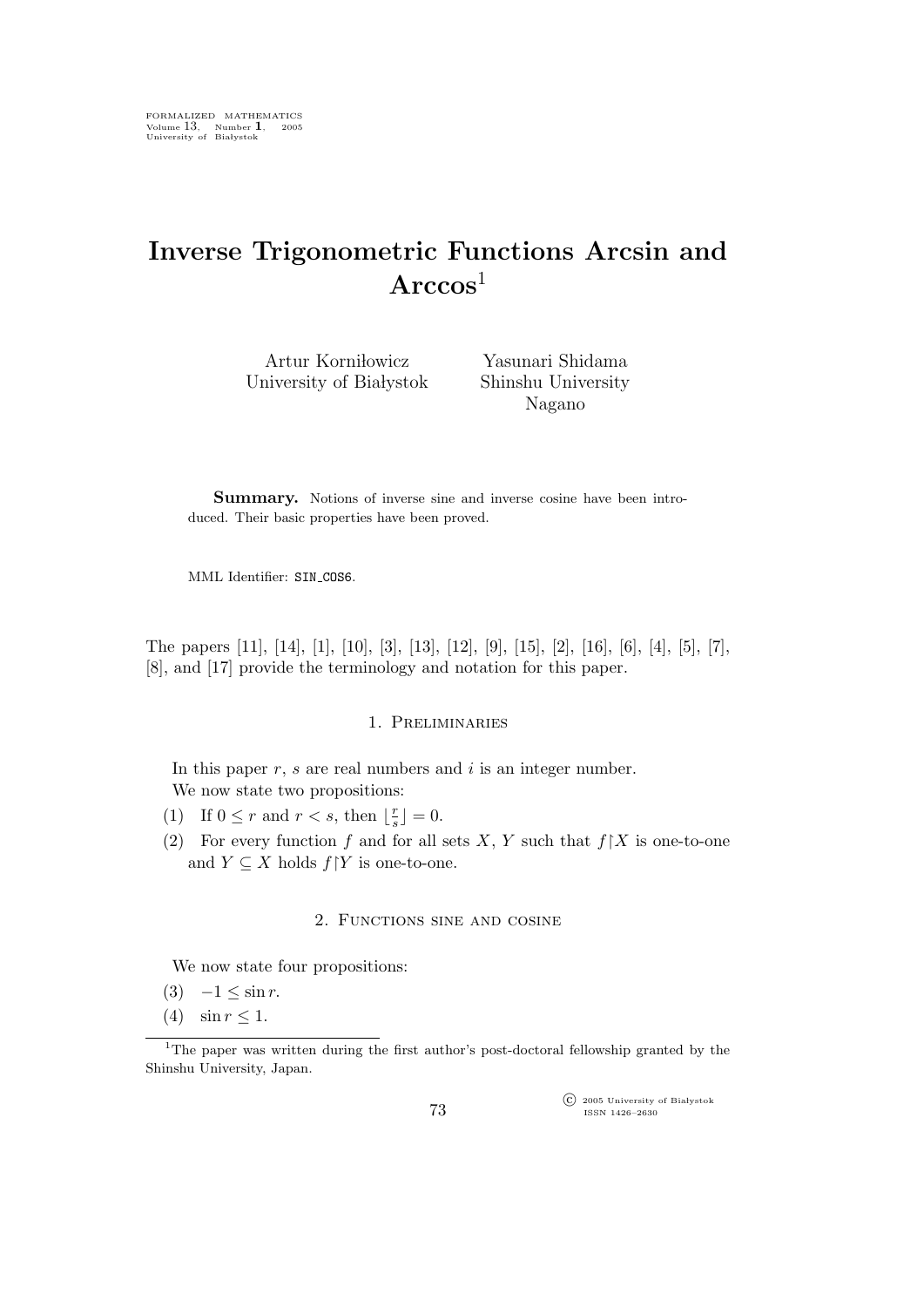- $(5)$  −1  $\leq$  cos r.
- (6)  $\cos r < 1$ .

One can check that  $\pi$  is positive.

The following propositions are true:

- (7)  $\sin(-\frac{\pi}{2}) = -1$  and (the function  $\sin(-\frac{\pi}{2}) = -1$ .
- (8) (The function  $\sin(r) = (\text{the function } \sin(r) + 2 \cdot \pi \cdot i).$
- (9)  $\cos(-\frac{\pi}{2}) = 0$  and (the function  $\cos(-\frac{\pi}{2}) = 0$ .
- (10) (The function  $\cos(r) = (\text{the function } \cos(r) + 2 \cdot \pi \cdot i).$
- (11) If  $2 \cdot \pi \cdot i < r$  and  $r < \pi + 2 \cdot \pi \cdot i$ , then  $\sin r > 0$ .
- (12) If  $\pi + 2 \cdot \pi \cdot i < r$  and  $r < 2 \cdot \pi + 2 \cdot \pi \cdot i$ , then  $\sin r < 0$ .
- (13) If  $-\frac{\pi}{2} + 2 \cdot \pi \cdot i < r$  and  $r < \frac{\pi}{2} + 2 \cdot \pi \cdot i$ , then  $\cos r > 0$ .
- (14) If  $\frac{\pi}{2} + 2 \cdot \pi \cdot i < r$  and  $r < \frac{3}{2} \cdot \pi + 2 \cdot \pi \cdot i$ , then  $\cos r < 0$ .
- (15) If  $\frac{3}{2} \cdot \pi + 2 \cdot \pi \cdot i < r$  and  $r < 2 \cdot \pi + 2 \cdot \pi \cdot i$ , then  $\cos r > 0$ .
- (16) If  $2 \cdot \pi \cdot i \leq r$  and  $r \leq \pi + 2 \cdot \pi \cdot i$ , then  $\sin r \geq 0$ .
- (17) If  $\pi + 2 \cdot \pi \cdot i \leq r$  and  $r \leq 2 \cdot \pi + 2 \cdot \pi \cdot i$ , then  $\sin r \leq 0$ .
- (18) If  $-\frac{\pi}{2} + 2 \cdot \pi \cdot i \leq r$  and  $r \leq \frac{\pi}{2} + 2 \cdot \pi \cdot i$ , then  $\cos r \geq 0$ .
- (19) If  $\frac{\pi}{2} + 2 \cdot \pi \cdot i \leq r$  and  $r \leq \frac{3}{2}$  $\frac{3}{2} \cdot \pi + 2 \cdot \pi \cdot i$ , then  $\cos r \leq 0$ .
- (20) If  $\frac{3}{2} \cdot \pi + 2 \cdot \pi \cdot i \leq r$  and  $r \leq 2 \cdot \pi + 2 \cdot \pi \cdot i$ , then  $\cos r \geq 0$ .
- (21) If  $2 \cdot \pi \cdot i \leq r$  and  $r \leq 2 \cdot \pi + 2 \cdot \pi \cdot i$  and  $\sin r = 0$ , then  $r = 2 \cdot \pi \cdot i$  or  $r = \pi + 2 \cdot \pi \cdot i$ .
- (22) If  $2 \cdot \pi \cdot i \leq r$  and  $r < 2 \cdot \pi + 2 \cdot \pi \cdot i$  and  $\cos r = 0$ , then  $r = \frac{\pi}{2} + 2 \cdot \pi \cdot i$ or  $r=\frac{3}{2}$  $\frac{3}{2} \cdot \pi + 2 \cdot \pi \cdot i.$
- (23) If  $\sin r = -1$ , then  $r = \frac{3}{2}$  $rac{3}{2} \cdot \pi + 2 \cdot \pi \cdot \lfloor \frac{r}{2 \cdot \pi} \rfloor.$
- (24) If  $\sin r = 1$ , then  $r = \frac{\pi}{2} + 2 \cdot \pi \cdot \left[ \frac{r}{2 \cdot \pi} \right]$ .
- (25) If  $\cos r = -1$ , then  $r = \pi + 2 \cdot \pi \cdot \lfloor \frac{r}{2 \cdot \pi} \rfloor$ .
- (26) If  $\cos r = 1$ , then  $r = 2 \cdot \pi \cdot \lfloor \frac{r}{2 \cdot \pi} \rfloor$ .
- (27) If  $0 \le r$  and  $r \le 2 \cdot \pi$  and  $\sin r = -1$ , then  $r = \frac{3}{2}$  $\frac{3}{2} \cdot \pi$ .
- (28) If  $0 \le r$  and  $r \le 2 \cdot \pi$  and  $\sin r = 1$ , then  $r = \frac{\pi}{2}$ .
- (29) If  $0 \leq r$  and  $r \leq 2 \cdot \pi$  and  $\cos r = -1$ , then  $r = \pi$ .
- (30) If  $0 \le r$  and  $r < \frac{\pi}{2}$ , then  $\sin r < 1$ .
- (31) If  $0 \le r$  and  $r < \frac{3}{2} \cdot \pi$ , then  $\sin r > -1$ .
- (32) If  $\frac{3}{2} \cdot \pi < r$  and  $r \leq 2 \cdot \pi$ , then  $\sin r > -1$ .
- (33) If  $\frac{\pi}{2} < r$  and  $r \leq 2 \cdot \pi$ , then  $\sin r < 1$ .
- (34) If  $0 < r$  and  $r < 2 \cdot \pi$ , then  $\cos r < 1$ .
- (35) If  $0 \leq r$  and  $r < \pi$ , then  $\cos r > -1$ .
- (36) If  $\pi < r$  and  $r \leq 2 \cdot \pi$ , then cos  $r > -1$ .
- (37) If  $2 \cdot \pi \cdot i \leq r$  and  $r < \frac{\pi}{2} + 2 \cdot \pi \cdot i$ , then  $\sin r < 1$ .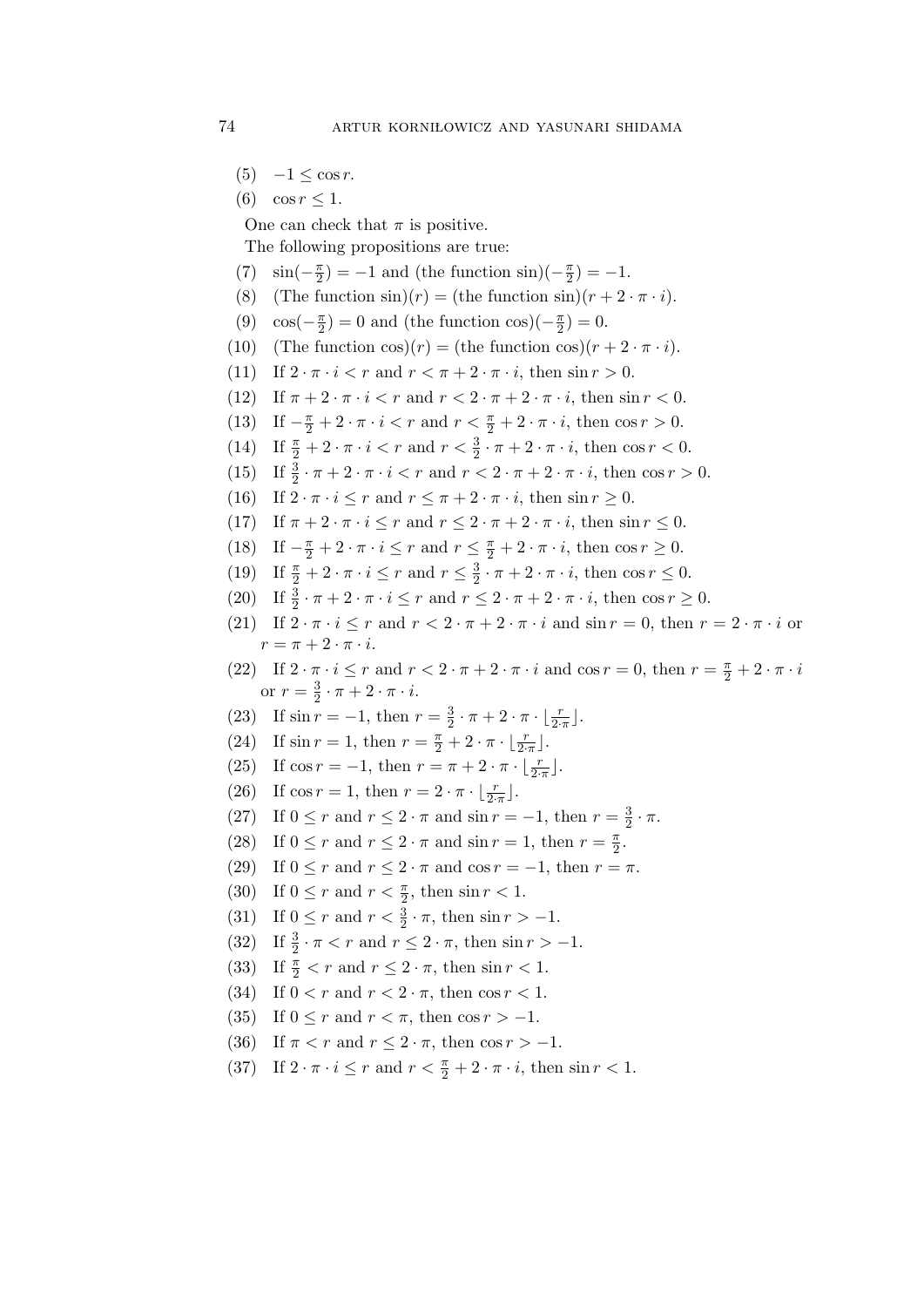- (38) If  $2 \cdot \pi \cdot i \leq r$  and  $r < \frac{3}{2} \cdot \pi + 2 \cdot \pi \cdot i$ , then  $\sin r > -1$ .
- (39) If  $\frac{3}{2} \cdot \pi + 2 \cdot \pi \cdot i < r$  and  $r \leq 2 \cdot \pi + 2 \cdot \pi \cdot i$ , then  $\sin r > -1$ .
- (40) If  $\frac{\pi}{2} + 2 \cdot \pi \cdot i < r$  and  $r \leq 2 \cdot \pi + 2 \cdot \pi \cdot i$ , then  $\sin r < 1$ .
- (41) If  $2 \cdot \pi \cdot i < r$  and  $r < 2 \cdot \pi + 2 \cdot \pi \cdot i$ , then  $\cos r < 1$ .
- (42) If  $2 \cdot \pi \cdot i \leq r$  and  $r < \pi + 2 \cdot \pi \cdot i$ , then  $\cos r > -1$ .
- (43) If  $\pi + 2 \cdot \pi \cdot i < r$  and  $r \leq 2 \cdot \pi + 2 \cdot \pi \cdot i$ , then cos  $r > -1$ .
- (44) If  $\cos(2 \cdot \pi \cdot r) = 1$ , then  $r \in \mathbb{Z}$ .
- (45) (The function sin)  $\binom{5}{-2}, \frac{\pi}{2} = [-1, 1].$
- (46) (The function sin)  $\binom{5}{2} \frac{\pi}{2}, \frac{\pi}{2} = ]-1, 1[$ .
- (47) (The function sin)  $\binom{5}{2}, \frac{3}{2}$  $\frac{3}{2} \cdot \pi$ ] = [-1, 1].
- (48) (The function sin)  $\binom{5}{2}, \frac{3}{2}$  $\frac{3}{2} \cdot \pi$ [ = ]-1, 1[.
- (49) (The function cos)  $\degree[0, \pi] = [-1, 1].$
- (50) (The function cos) °[0,  $\pi$ [ = ]–1, 1[.
- (51) (The function cos)  $\degree[\pi, 2 \cdot \pi] = [-1, 1].$
- (52) (The function cos)  $\degree$ ] $\pi$ ,  $2 \cdot \pi$ [ = ]-1, 1[.
- (53) The function sin is increasing on  $\left[-\frac{\pi}{2} + 2 \cdot \pi \cdot i, \frac{\pi}{2} + 2 \cdot \pi \cdot i\right]$ .
- (54) The function sin is decreasing on  $\left[\frac{\pi}{2} + 2 \cdot \pi \cdot i, \frac{3}{2} \cdot \pi + 2 \cdot \pi \cdot i\right]$ .
- (55) The function cos is decreasing on  $[2 \cdot \pi \cdot i, \pi + 2 \cdot \pi \cdot i]$ .
- (56) The function cos is increasing on  $[\pi + 2 \cdot \pi \cdot i, 2 \cdot \pi + 2 \cdot \pi \cdot i]$ .
- (57) (The function sin) $\left[\left[-\frac{\pi}{2} + 2 \cdot \pi \cdot i, \frac{\pi}{2} + 2 \cdot \pi \cdot i\right]\right]$  is one-to-one.
- (58) (The function sin) $\left[\frac{\pi}{2} + 2 \cdot \pi \cdot i, \frac{3}{2} \cdot \pi + 2 \cdot \pi \cdot i\right]$  is one-to-one.

One can check that (the function sin) $\left[\left[-\frac{\pi}{2}, \frac{\pi}{2}\right]$  is one-to-one and (the function  $\sin)[\frac{\pi}{2}, \frac{3}{2}]$  $\frac{3}{2} \cdot \pi$  is one-to-one.

One can check the following observations:

- ∗ (the function sin) $\left[ -\frac{\pi}{2}, 0 \right]$  is one-to-one,
- ∗ (the function sin) $\lfloor 0, \frac{\pi}{2} \rfloor$  is one-to-one,
- <sup>∗</sup> (the function sin)  $\left[\frac{\pi}{2}, \pi\right]$  is one-to-one,
- <sup>∗</sup> (the function sin) $\lceil \pi, \frac{3}{2} \cdot \pi \rceil$  is one-to-one, and
- ∗ (the function sin) $\lfloor \frac{3}{2} \rfloor$  $\frac{3}{2} \cdot \pi$ ,  $2 \cdot \pi$  is one-to-one.

One can verify the following observations:

- ∗ (the function sin) $\left| \cdot \right| = \frac{\pi}{2}, \frac{\pi}{2}$  is one-to-one,
- $\ast$  (the function sin) $\left[\frac{\pi}{2}, \frac{3}{2}\right]$  $\frac{3}{2} \cdot \pi$  is one-to-one,
- ∗ (the function sin) $\vert -\frac{\pi}{2}, 0 \vert$  is one-to-one,
- ∗ (the function sin) $\lfloor 0, \frac{\pi}{2} \rfloor$  is one-to-one,
- <sup>∗</sup> (the function sin) $\left[\frac{\pi}{2}, \pi\right]$  is one-to-one,
- <sup>∗</sup> (the function sin) $\left|\right|\pi, \frac{3}{2} \cdot \pi\right|$  is one-to-one, and
- $\ast$  (the function sin) $\frac{3}{2}$  $\frac{3}{2} \cdot \pi$ ,  $2 \cdot \pi$  is one-to-one.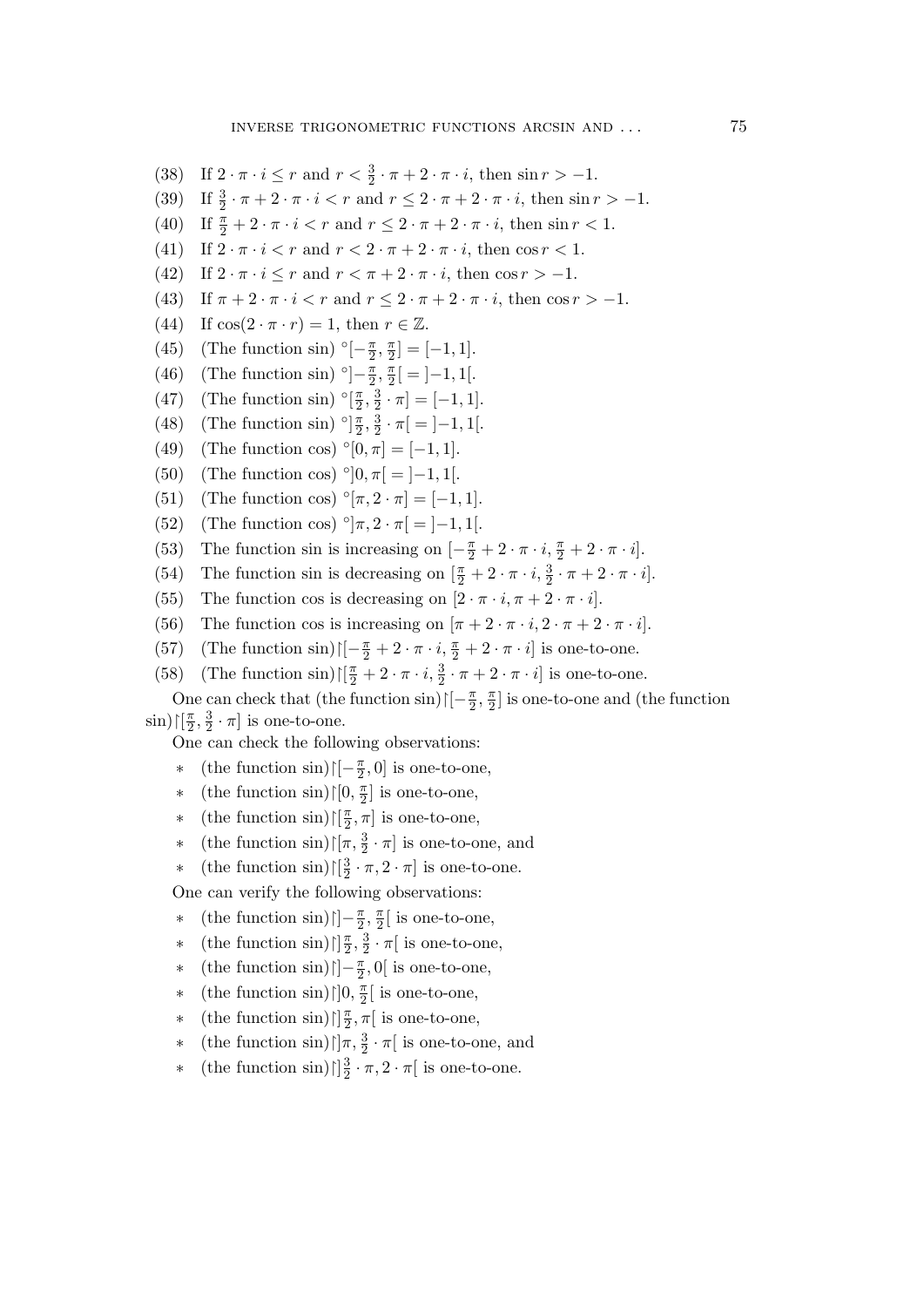Next we state two propositions:

- (59) (The function cos) $\left[\left[2 \cdot \pi \cdot i, \pi + 2 \cdot \pi \cdot i\right]\right]$  is one-to-one.
- (60) (The function cos) $\left|\left[\pi+2\cdot\pi\cdot i,2\cdot\pi+2\cdot\pi\cdot i\right]\right|$  is one-to-one.

Let us note that (the function cos) $\upharpoonright[0, \pi]$  is one-to-one and (the function  $\cos[{\pi, 2 \cdot \pi}]$  is one-to-one.

One can check the following observations:

- ∗ (the function cos) $\left\vert \left[ 0,\frac{\pi }{2}\right] \right\vert$  is one-to-one,
- <sup>∗</sup> (the function cos) $\left[\frac{\pi}{2}, \pi\right]$  is one-to-one,
- <sup>∗</sup> (the function cos) $\lceil \pi, \frac{3}{2} \cdot \pi \rceil$  is one-to-one, and
- ∗ (the function cos)↾[ 3  $\frac{3}{2} \cdot \pi$ ,  $2 \cdot \pi$  is one-to-one.

One can check the following observations:

- ∗ (the function cos)↾]0, π[ is one-to-one,
- ∗ (the function cos)↾]π, 2 · π[ is one-to-one,
- ∗ (the function cos) $\left\vert \cdot\right\vert$ ,  $\frac{\pi}{2}$ [ is one-to-one,
- ∗ (the function cos)↾] π 2 , π[ is one-to-one,
- <sup>∗</sup> (the function cos) $\left[\right]$ π,  $\frac{3}{2} \cdot \pi$  is one-to-one, and
- $\ast$  (the function cos) $\iint_{2}^{3}$  $\frac{3}{2} \cdot \pi$ ,  $2 \cdot \pi$  is one-to-one.

The following proposition is true

(61) If  $2 \cdot \pi \cdot i \leq r$  and  $r < 2 \cdot \pi + 2 \cdot \pi \cdot i$  and  $2 \cdot \pi \cdot i \leq s$  and  $s < 2 \cdot \pi + 2 \cdot \pi \cdot i$ and  $\sin r = \sin s$  and  $\cos r = \cos s$ , then  $r = s$ .

## 3. FUNCTION ARCSIN

The function arcsin is a partial function from  $\mathbb R$  to  $\mathbb R$  and is defined by:

(Def. 1) The function arcsin = ((the function sin) $\left[\left[-\frac{\pi}{2}, \frac{\pi}{2}\right]\right]^{-1}$ .

Let r be a set. The functor  $\arcsin r$  is defined by:

- (Def. 2)  $\arcsin r =$  (the function  $\arcsin(r)$ ). Let  $r$  be a set. Then  $\arcsin r$  is a real number. Next we state two propositions:
	- (62) (The function arcsin)  $^{-1}$  = (the function sin) $\left[\left[-\frac{\pi}{2}, \frac{\pi}{2}\right]\right]$ .
	- (63) rng (the function arcsin) =  $\left[-\frac{\pi}{2}, \frac{\pi}{2}\right]$ .

Let us note that the function arcsin is one-to-one. The following propositions are true:

- (64) dom (the function  $arcsin = [-1, 1]$ .
- (65) ((The function sin) $\left| \left[ -\frac{\pi}{2}, \frac{\pi}{2} \right]$  qua function)  $\cdot$  (the function arcsin) =  $id_{[-1,1]}.$
- (66) (The function arcsin)  $\cdot((\text{the function } \sin)[[-\frac{\pi}{2}, \frac{\pi}{2}]) = id_{[-1,1]}.$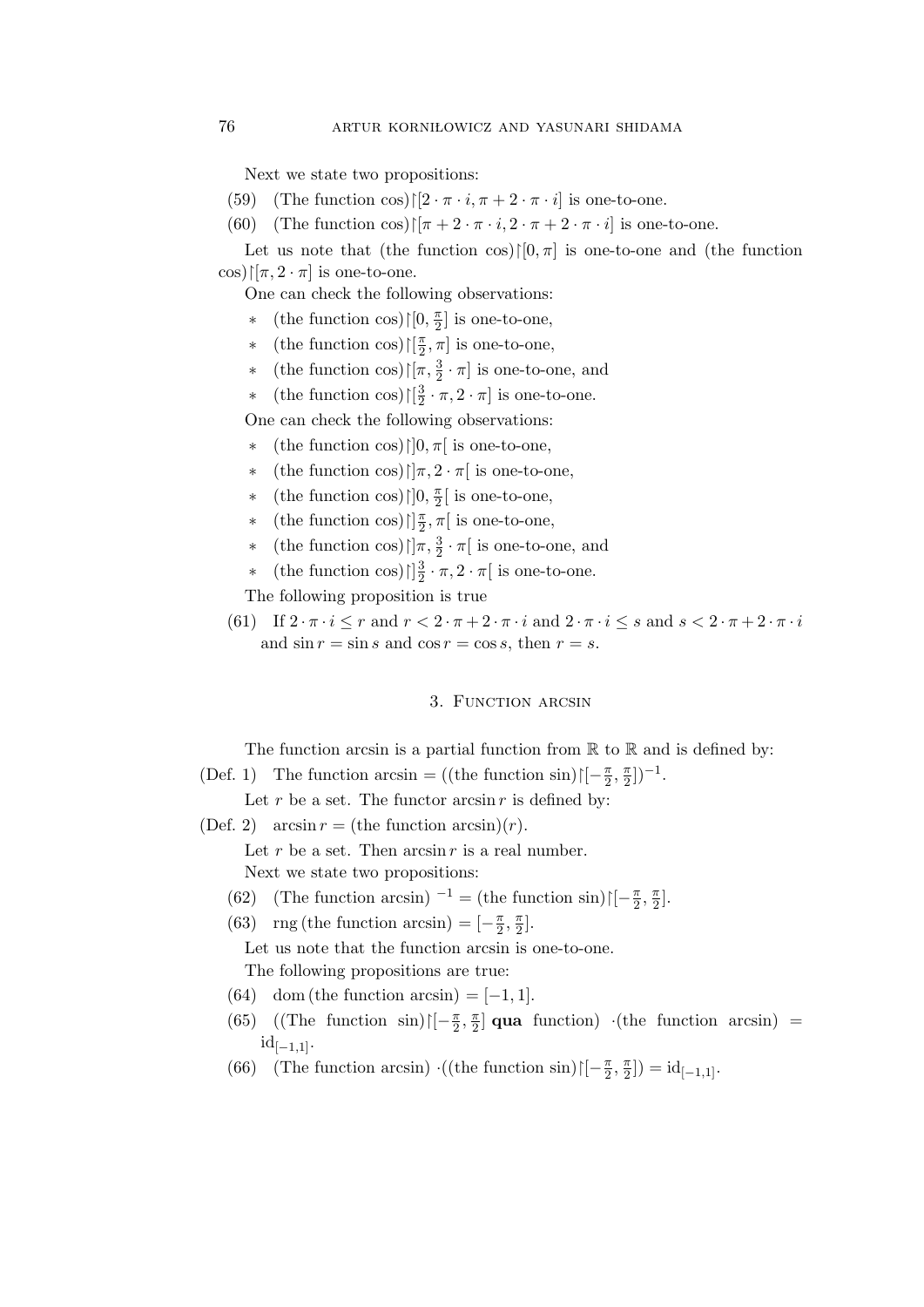- (67) ((The function sin) $\left\lfloor -\frac{\pi}{2}, \frac{\pi}{2} \right\rfloor$ ) · (the function arcsin) =  $id_{\left[-\frac{\pi}{2}, \frac{\pi}{2}\right]}$ .
- (68) (The function arcsin qua function)  $\cdot((\text{the function } \sin)[[-\frac{\pi}{2}, \frac{\pi}{2}])$  $\mathrm{id}_{[-\frac{\pi}{2},\frac{\pi}{2}]}$ .
- (69) If  $-1 \leq r$  and  $r \leq 1$ , then sin arcsin  $r = r$ .
- (70) If  $-\frac{\pi}{2} \le r$  and  $r \le \frac{\pi}{2}$ , then  $\arcsin \sin r = r$ .
- (71)  $\arcsin(-1) = -\frac{\pi}{2}$ .
- $(72) \arcsin 0 = 0.$
- (73)  $\arcsin 1 = \frac{\pi}{2}$ .
- (74) If  $-1 \le r$  and  $r \le 1$  and  $\arcsin r = -\frac{\pi}{2}$ , then  $r = -1$ .
- (75) If  $-1 \le r$  and  $r \le 1$  and  $\arcsin r = 0$ , then  $r = 0$ .
- (76) If  $-1 \le r$  and  $r \le 1$  and  $\arcsin r = \frac{\pi}{2}$ , then  $r = 1$ .
- (77) If  $-1 \le r$  and  $r \le 1$ , then  $-\frac{\pi}{2} \le \arcsin r$  and  $\arcsin r \le \frac{\pi}{2}$ .
- (78) If  $-1 < r$  and  $r < 1$ , then  $-\frac{\pi}{2} < \arcsin r$  and  $\arcsin r < \frac{\pi}{2}$ .
- (79) If  $-1 \le r$  and  $r \le 1$ , then  $\arcsin r = -\arcsin(-r)$ .
- (80) If  $0 \le s$  and  $r^2 + s^2 = 1$ , then  $\cos \arcsin r = s$ .
- (81) If  $s \le 0$  and  $r^2 + s^2 = 1$ , then  $\cos \arcsin r = -s$ .
- (82) If  $-1 \le r$  and  $r \le 1$ , then  $\cos \arcsin r = \sqrt{1 r^2}$ .
- (83) The function arcsin is increasing on  $[-1, 1]$ .
- (84) The function arcsin is differentiable on  $]-1, 1[$  and if  $-1 < r$  and  $r < 1$ , then (the function arcsin)' $(r) = \frac{1}{\sqrt{1-r}}$  $\frac{1}{1-r^2}$ .
- (85) The function arcsin is continuous on  $[-1, 1]$ .

#### 4. FUNCTION ARCCOS

The function arccos is a partial function from  $\mathbb R$  to  $\mathbb R$  and is defined by:

(Def. 3) The function arccos = ((the function cos) $\upharpoonright [0, \pi]$ )<sup>-1</sup>.

Let r be a set. The functor  $arccos r$  is defined by:

- (Def. 4) arccos  $r =$  (the function arccos) $(r)$ .
	- Let  $r$  be a set. Then  $arccos r$  is a real number.

One can prove the following two propositions:

- (86) (The function arccos)<sup>-1</sup> = (the function cos) $\upharpoonright [0, \pi]$ .
- (87) rng (the function arccos) =  $[0, \pi]$ .

Let us note that the function arccos is one-to-one.

The following propositions are true:

- (88) dom (the function arccos) =  $[-1, 1]$ .
- (89) ((The function cos) $\vert [0, \pi]$  qua function) ·(the function arccos) = id<sub>[-1,1]</sub>.
- (90) (The function arccos)  $\cdot((\text{the function cos}) \upharpoonright [0, \pi]) = \text{id}_{[-1,1]}.$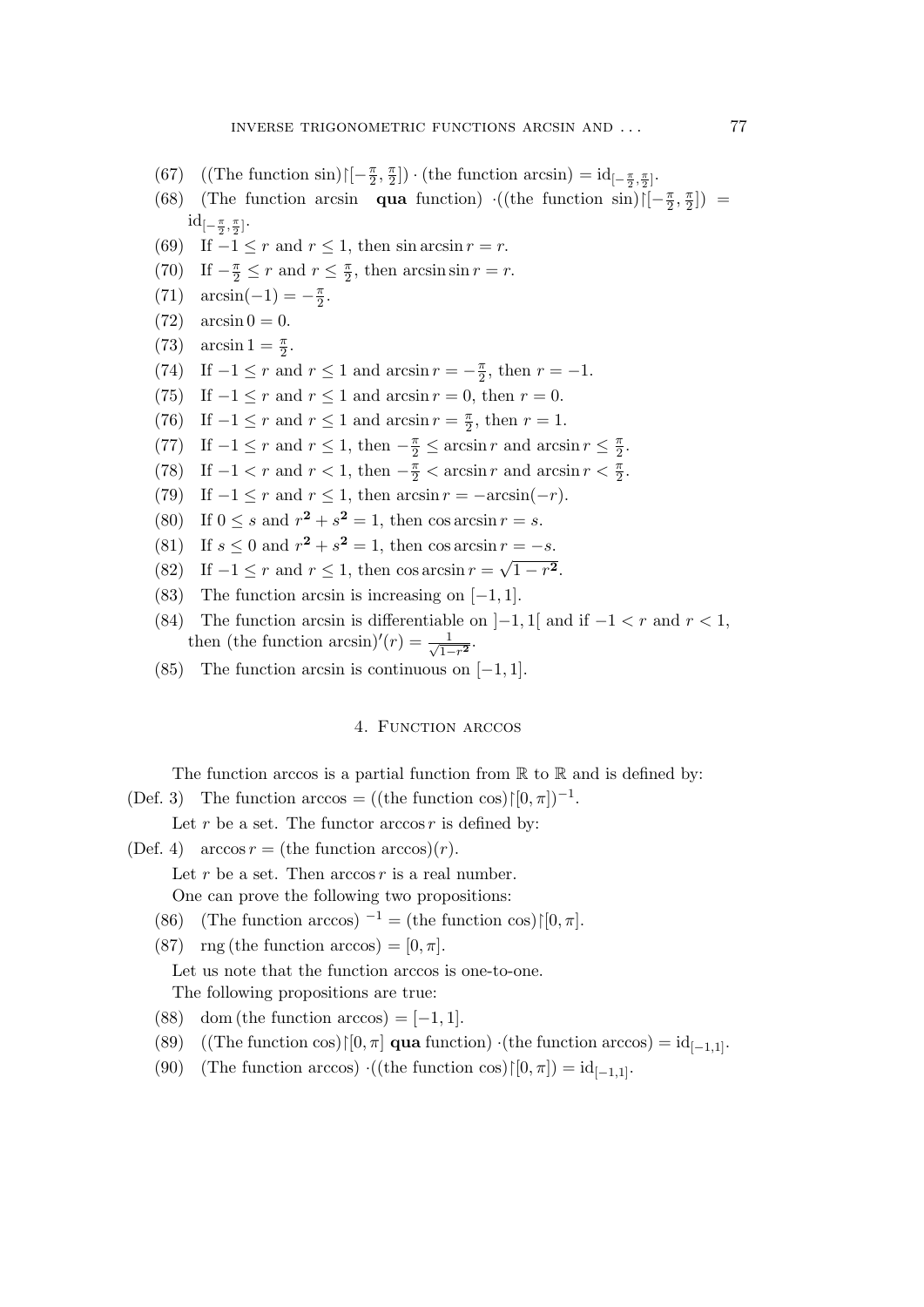- (91) ((The function cos) $\upharpoonright [0, \pi]$ ) · (the function arccos) =  $id_{[0, \pi]}$ .
- (92) (The function arccos **qua** function)  $\cdot((\text{the function cos}) \mid [0, \pi]) = \text{id}_{[0, \pi]}.$
- (93) If  $-1 \leq r$  and  $r \leq 1$ , then cos arccos  $r = r$ .
- (94) If  $0 \leq r$  and  $r \leq \pi$ , then arccos cos  $r = r$ .
- (95)  $\arccos(-1) = \pi$ .
- (96)  $\arccos 0 = \frac{\pi}{2}$ .
- (97)  $\arccos 1 = 0$ .
- (98) If  $-1 \le r$  and  $r \le 1$  and  $\arccos r = 0$ , then  $r = 1$ .
- (99) If  $-1 \le r$  and  $r \le 1$  and  $\arccos r = \frac{\pi}{2}$ , then  $r = 0$ .
- (100) If  $-1 \le r$  and  $r \le 1$  and  $\arccos r = \pi$ , then  $r = -1$ .
- (101) If  $-1 \leq r$  and  $r \leq 1$ , then  $0 \leq \arccos r$  and  $\arccos r \leq \pi$ .
- (102) If  $-1 < r$  and  $r < 1$ , then  $0 < \arccos r$  and  $\arccos r < \pi$ .
- (103) If  $-1 \le r$  and  $r \le 1$ , then  $\arccos r = \pi \arccos(-r)$ .
- (104) If  $0 \le s$  and  $r^2 + s^2 = 1$ , then sin arccos  $r = s$ .
- (105) If  $s \le 0$  and  $r^2 + s^2 = 1$ , then sin arccos  $r = -s$ .
- (106) If  $-1 \le r$  and  $r \le 1$ , then sin arccos  $r = \sqrt{1 r^2}$ .
- (107) The function arccos is decreasing on  $[-1, 1]$ .
- (108) The function arccos is differentiable on  $]-1,1[$  and if  $-1 < r$  and  $r < 1$ , then (the function arccos)' $(r) = -\frac{1}{\sqrt{1-\cdots}}$  $\frac{1}{1-r^2}$ .
- (109) The function arccos is continuous on  $[-1, 1]$ .
- (110) If  $-1 \le r$  and  $r \le 1$ , then  $\arcsin r + \arccos r = \frac{\pi}{2}$ .
- (111) If  $-1 \le r$  and  $r \le 1$ , then  $arccos(-r) arcsin r = \frac{\pi}{2}$ .
- (112) If  $-1 \le r$  and  $r \le 1$ , then  $\arccos r \arcsin(-r) = \frac{\pi}{2}$ .

#### **REFERENCES**

- [1] Grzegorz Bancerek. The ordinal numbers. Formalized Mathematics, 1(1):91–96, 1990.
- [2] Czesław Byliński. Functions and their basic properties. Formalized Mathematics,  $1(1):$ 55– 65, 1990.
- [3] Krzysztof Hryniewiecki. Basic properties of real numbers. Formalized Mathematics, 1(1):35–40, 1990.
- [4] Jarosław Kotowicz. Partial functions from a domain to a domain. Formalized Mathematics,  $1(4):697-702$ , 1990.
- [5] Jarosław Kotowicz. Properties of real functions. Formalized Mathematics, 1(4):781–786 1990.
- [6] Jarosław Kotowicz. Real sequences and basic operations on them. Formalized Mathematics,  $1(2):269-272$ , 1990.
- [7] Konrad Raczkowski and Paweł Sadowski. Real function continuity. Formalized Mathematics, 1(4):787–791, 1990.
- [8] Konrad Raczkowski and Paweł Sadowski. Real function differentiability. Formalized Mathematics, 1(4):797–801, 1990.
- [9] Konrad Raczkowski and Pawel Sadowski. Topological properties of subsets in real numbers. Formalized Mathematics, 1(4):777–780, 1990.
- [10] Andrzej Trybulec. Subsets of complex numbers. To appear in Formalized Mathematics.